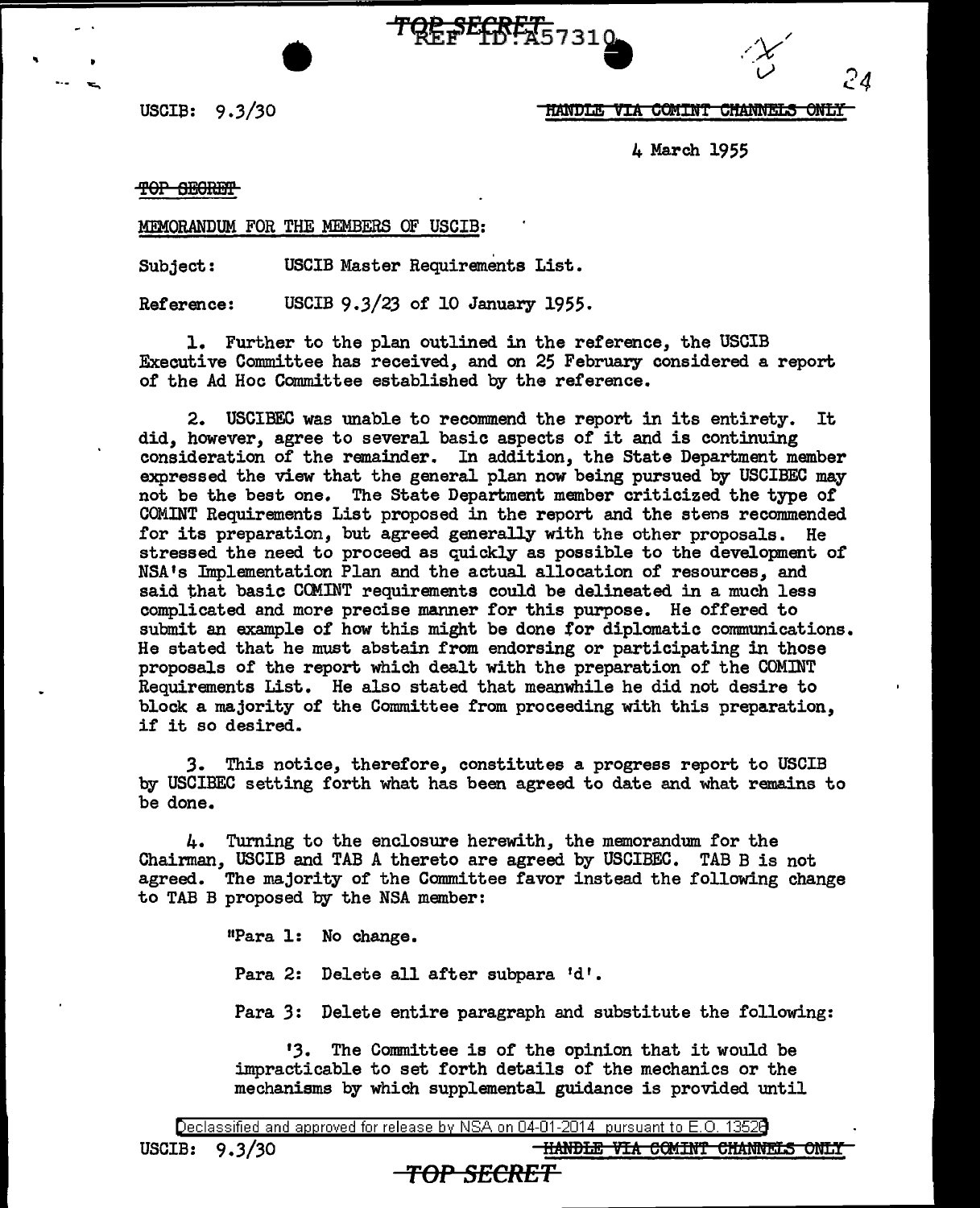USCIB: 9 *.3/30* 

4 March 1955

### TOP SECRET

Subject: USCIB Master Requirements List.

**TREFSERET57310** 

after the procedures for providing suitable basic guidance have been implemented and been found to be satisfactory. It therefore recommends that the Director, NSA, submit his recommendations in this respect, as soon as possible, but not later than sixty days, after he receives the initial basic guidance as provided in TAB A.<sup>1</sup>"

The Navy and Air Force members stated that they cannot accept the above quoted NSA proposal as they feel that the mechanism for providing supplemental guidance must be stipulated as part of the whole plan. They would accept TAB B with a few modifications (not included in this report). The Department of Defense member does not share either of the above two views on TAB B and has submitted a third proposal which has not yet been formally considered by USCIBEC but which is included herewith as an annexure to TAB B for the information and convenience of the members of USCIB.

5. TAB C to the enclosed report is still in draft form and has not been fully considered. For that reason TAB C is not included with the enclosure although it is mentioned therein. It consists of a list of priority national intelligence requirements based on the Priority National Intelligence Objectives set forth in DCID 4/4. USCIBEC•s intention is that when this priority national intelligence requirements list has been completed it will be sent to USCIB for approval together with the recommendation that, as approved by USCIB, the list be forwarded to the IAC for approval as indeed representing priority national intelligence requirements. It is recognized that approval of the list by the IAC may be a time consuming process. It is for this reason that Recommendation 3b. of TAB A suggests that USCIB use the list (as approved by itself) as a basis for indicating which requirements USCIB believes should be assigned as COMINT tasks thus avoiding a long hiatus in implementing the plan set forth in TAB A.

6. It should be pointed out that the above described requirements list is a key factor in implementing the plan owing to the fact that the additional recommendations for the assignment of COMINT tasks and the development of an implementing plan for allocation of facilities are based on the assumption that an agreed national intelligence requirements list will be achieved.

USCIB:  $9.3/30$  - 2 -

## **TOP SECRET**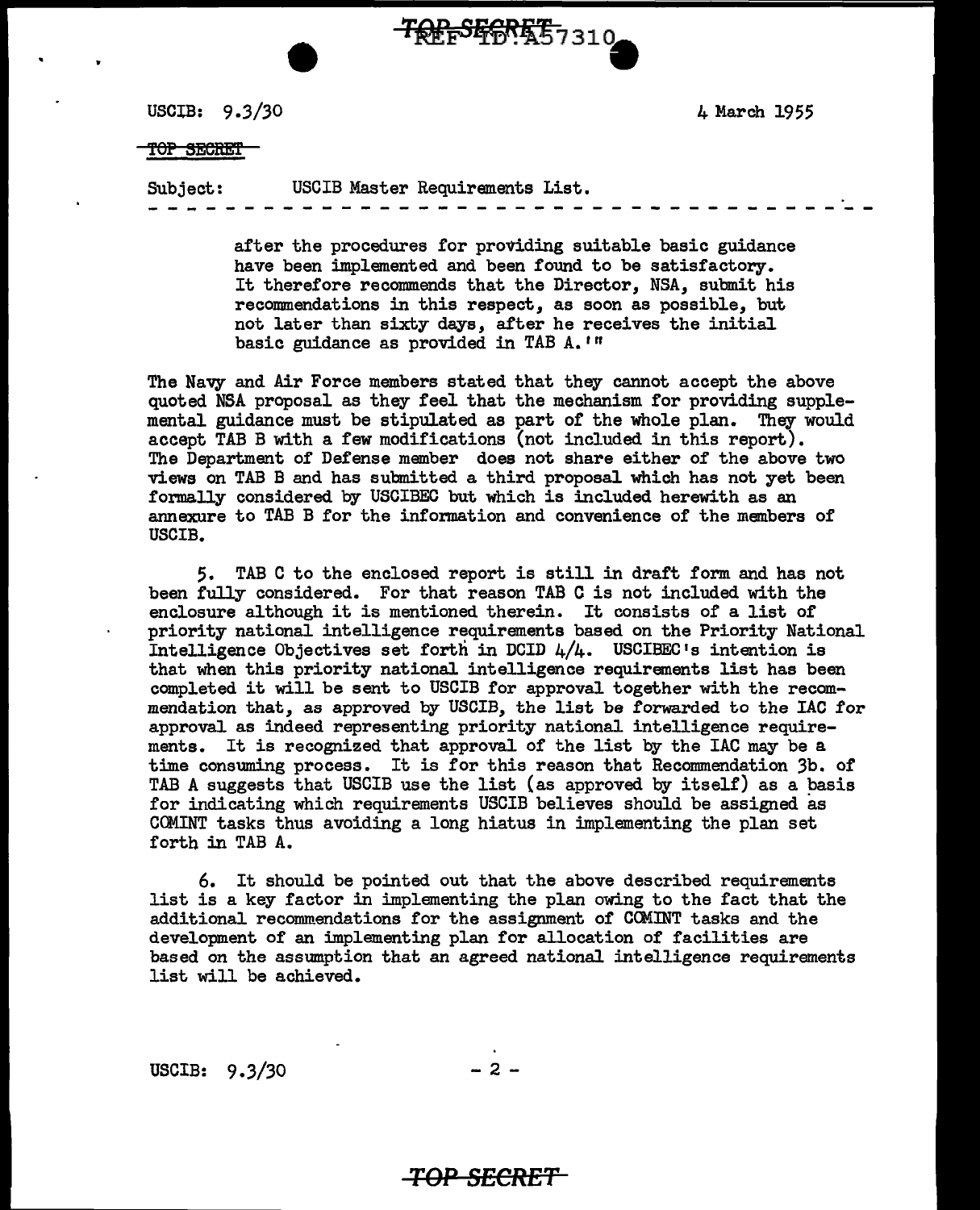USCIB: 9.3/30 4 March 1955

TOP-SECRET

Subject: USCIB Master Requirements List.

**TREFS&CREE**7310

7. USCIBEC therefore recommends that the Board' consider the plan set forth in the enclosure in the light of the explanation set forth above and indicate (a) that it considers the progress made thus far by USCIBEC to be acceptable, (b) that USCIBEC should continue its consideration of this problem and (c) such additional guidance as it may desire.

L. TAXZOR

aptain, U. S. Navy Executive Secretary, USCIB

Enclosure a/s

USCIB: 9.3/30 - *3* -

**TOP SECRET**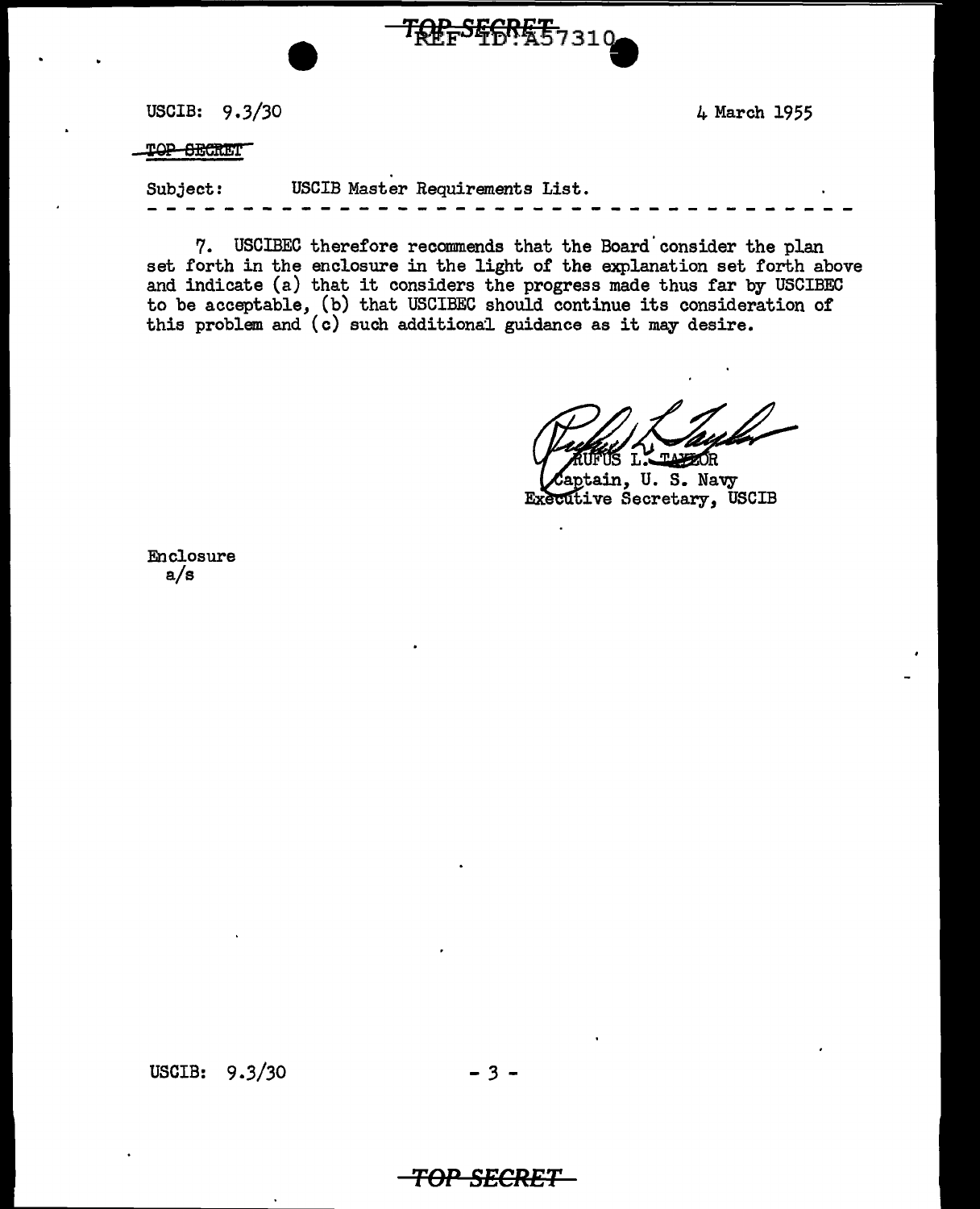SESmfl'

-- 25 February 1955 MEMORANDUM FOR THE CHAIRMAN, USCIB

SUBJECT: Requirements of U. S. Intelligence Agencies for Information from COMINT Sources

FORE RET: A57310

1. The Executive Committee has considered the subject matter in its various facets, as directed in the 10 December meeting of the Board, and recommends that the problem be resolved as outlined in the succeeding paragraphs of this document, and the tabs thereto.

2. Underlying the entire problem is the basic question of how to use most efficiently and effectively a "common-user" collection facility with a broad, but still not unlimited, potential for obtaining information of relatively high intelligence value.

*3.* The Executive Committee feels that this problem can best be solved by establishing a means whereby USCIB provides the Director, NSA, with authoritative guidance in carrying out his function as a collector of intelligence information from COMINT sources. It feels that this guidance should be in two forms: basic guidance in the form of a USCIB approved list of the information required by the national intelligence community for which COMINT has been assigned the responsibility of producing (hereinafter referred to as the CCMINT REQUIREMENTS LIST); and supplemental guidance whereby interpretation or amplification of the basic guidance, and periodic shifts of emphasis or interest therein, can be provided in a manner which will insure accurate communication of consumer desires to the producers of COMINT.

4. The COMINT Requirements List must meet certain criteria. These are outlined in TAB A, as are the successive steps which this committee feels are the logical ones in order that a list meeting these criteria can be developed.

5. It is recommended that the Board approve the recommendations listed in paragraphs *3* and 4 of TAB A, and request or direct, as appropriate, the organizations designated therein to implement them.

6. After USCIB has approved and delivered to the Director, NSA, its guidance in the form of the before-mentioned list, it is necessary that an implementing plan be developed. The Executive Committee feels that preparation of this plan is properly the responsibility or the Director, NSA. We therefore recommend that after preparation of the COMINT Requirements List, USCIB forward it to the Director, NSA, together with a request that he  $(1)$  prepare an Implementing Plan  $(2)$  forward it to the USCIB for review and approval.

Enclosure with USCIB 9.3/30 dtd  $\mu$  Mar 1955.

# **S£CRE'f**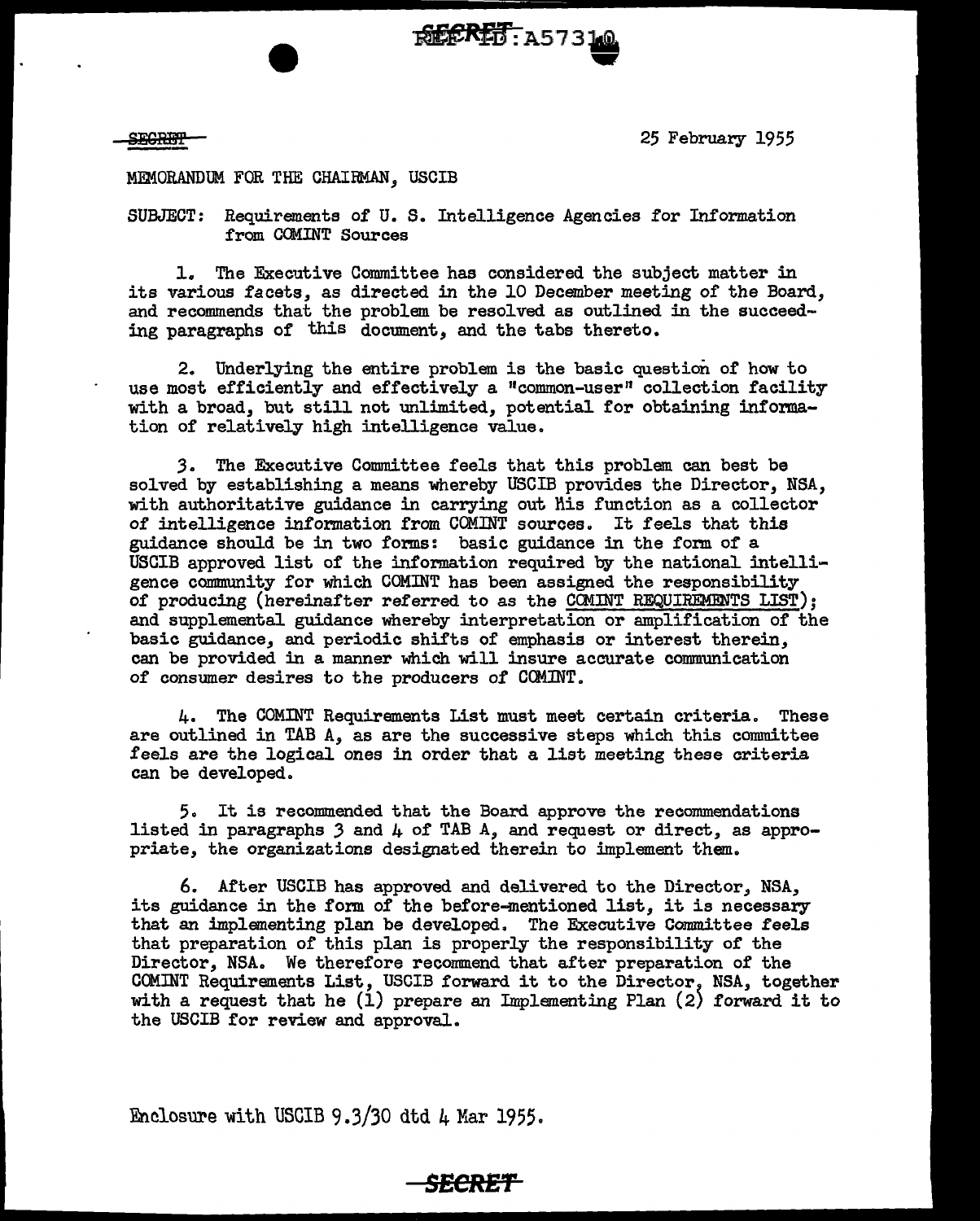

7. It is apparent that any increase of emphasis on any requirement or imposition of any new requirement, will normally require a corresponding decrease in the effort committed against some other requirement since it would be obviously impractical, inefficient, and wasteful for the Director, NSA, to hold in reserve any of his COMINT resources for such contingencies. It would likewise be improper to require, except under emergency conditions, that the Director, NSA, divert any of the resources which he is employing to maintain technical continuity. This Committee has therefore provided, in TAB A, for such changes in USGIB's basic guidance. TAB B describes two alternatives for a mechanism to provide the Supplemental Guidance mentioned in paragraph *3* above. USCIBEC is still considering the several proposals in TAB B and includes it ir, this report only to illustrate the nature of the problem and the solutions of it that are under consideration.

TELRETO: A5734

S. As a final step in the cycle of relations between consumer and producer, NSA should prepare, after a suitable period has elapsed since approval of its Implementing Plan, a clear and understandable progress report to USCIB concerning conformity with, and fulfillment of, the guidance received: the adequacy, in form and substance, of his basic guidance; an appraisal of the practical working or the procedures established for supplemental guidance; the basic allocation of COMINT resources; and an estimate of any additional resources required to improve the amount and quality or information produced. After study of this report, USCIB should advise the National Executive Agent as to the extent of the estimated additional resources it considers should be made available for COMINT production in the coming year.

9. Subsequently, the USCIB should revise, as necessary, its basic guidance, thus initiating the recurrence of the cycle.

10. The Committee recommends that the USCIB approve the concept advanced in paragraphs 8 and 9 above, and so advise the Director, NSA.

•

**ZOR** 

Captain, U. S. Navy Chairman, USCIBEC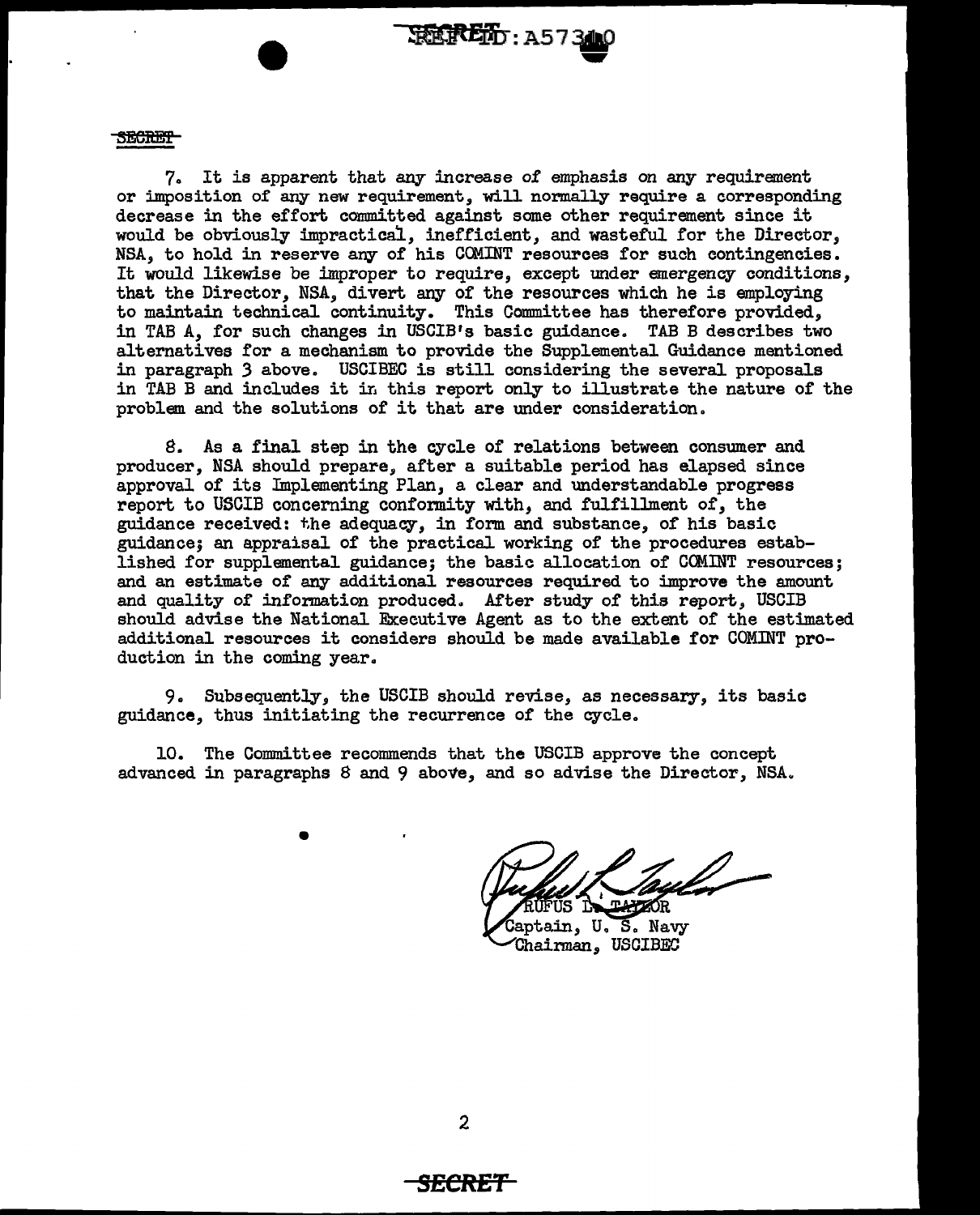## TAB A

1..- The Executive Committee is of the opinion that the COMINT Requirements List should meet the five criteria listed below in order to be satisfactory as basic guidance from the Board to the Director, NSA:

a. It should be based on, and be in consonance with, the most recent expression of National Intelligence Objectives.

b. It should not include requirements for information which are beyond, or inappropriate to, COMINT's potential capability to produce.

c. It should not include requirements for information for which Intelligence needs can be satisfied by other sources.

d. It should include requirements for information which could be obtained from COMINT which is needed to complement, supplement, or corroborate that from other sources.

e. It should indicate the relative importance attached to the COMINT-produced information pertinent to each requirement, by division of the List into categories of COM.INT priority.

r. It must be quickly and flexibly responsive to changes in National Intelligence Requirements.

2. To produce a COMINT Requirements List which would meet the criteria listed, several operations nmst be performed. Starting with an authoritative list of Priority National Intelligence Objectives, these successive steps are involved..

a. Producing a list of National Intelligence Requirements.

b. Integrating into this all Departmental Intelligence requirements.

o. Eliminating from this list those requirements which can be fulfilled to the satisfaction of the Intelligence Agencies by other than COMINT sources of information.

d. Evaluating the potential of COMINT as a source of information in satisfying each remaining item, and eliminating those which are beyond the capability of or inappropriate for COMINT to satisfy or which do not serve to complement, supplement, or corroborate other sources of information.

e. Dividing the resultant list into categories of relative importance in order to indicate the priority which the Director, NSA should accord to each.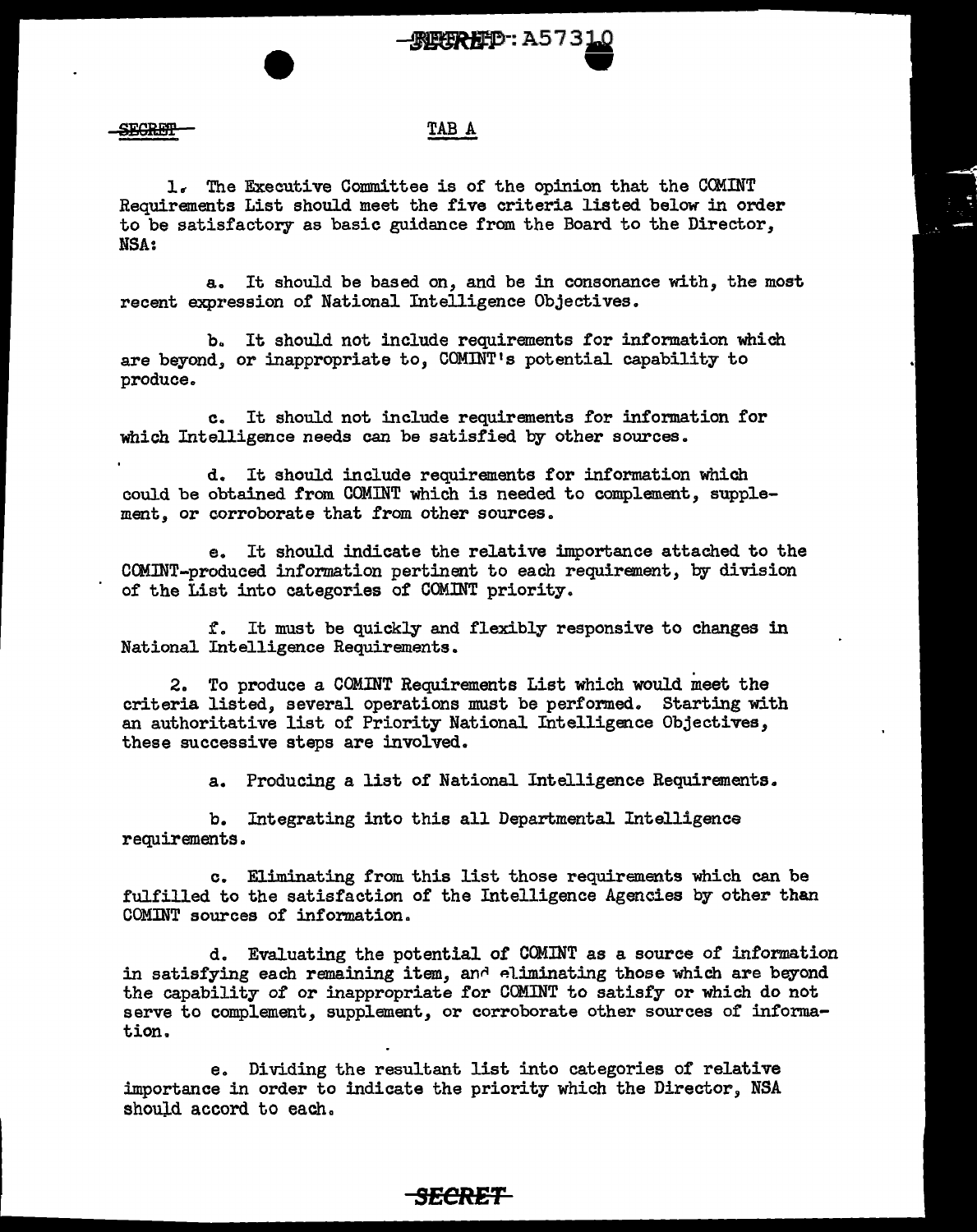

**SEGRET** 

3. The Executive Committee has considered the several ways in which the above-listed steps could be accomplished, and makes the recommendations indicated after the discussion in the following sub-paragraphs.

a. To produce a list of National Intelligence Requirements from the current list of Priority National Intelligence Objectives (DCID 4/4 of 14 Dec 54) requires that some provision be made for requirements in support of non-priority National Intelligence Objectives, which are defined implicitly in DCID 4/4 as those which do not "warrant priority in relation to normal coverage." If this can be done without expending the timeconsuming effort involved in spelling out a list of the non-priority objectives themselves, it would appear profitable to adopt such a course.

Recommendation: USCIB stipulate, in the carrying out of the succeeding steps in this process, that any requirement for National or Departmental Intelligence which does not clearly and directly relate to one of the Priority National Intelligence Objectives be considered to relate to a non-priority objective.

b. The Committee feels that ideally an authoritative translation of DCID 4/4 into Priority National Intelligence Requirements should be made by a suitable body at the direction of the Director of Central Intelligence in collaboration with the IAC agencies. However, this has not yet been done,· and, since there are other means of accomplishing the desired end result, the Committee questions the need for delaying implementation of this plan until an authoritative list is available. The CIA member of USCIBEC is preparing a document from which it is hoped such a translation can be made.

Recommendation: USCIB note that USCIBEC is preparing a draft of a National Intelligence Requirements List to be attached as TAB C to this report. This draft, when completed, will be forwarded to USCIB for approval as a base from which a COMINT Requirements List will be derived. Concurrently, it would be anticipated that USCIB would seek IAC approval of the USCIB approved draft National Intelligence Requirements List, when completed, but not of the COJAINT Requirements List based thereon.

c. As the next steps in the process, it is necessary- that National Intelligence Requirements in support of non-priority National Intelligence Objectives be added to the list adopted as a result of the preceding recommendation, and that any requirements for information needed for the production of Departmental Intelligence (NSCID  $#3$  paragraph d 1) be integrated with them.

Recommendation: USCIB request each IAC agency, through its USCIB member, to submit a list of its requirements which' fall within these categories; and

Recommendation: USCIB direct the USCIBINTCCM to combine these lists into one list to be added to the Priority National Intelligence Requirements List in order to obtain an overall all-source Intelligence Requirements List.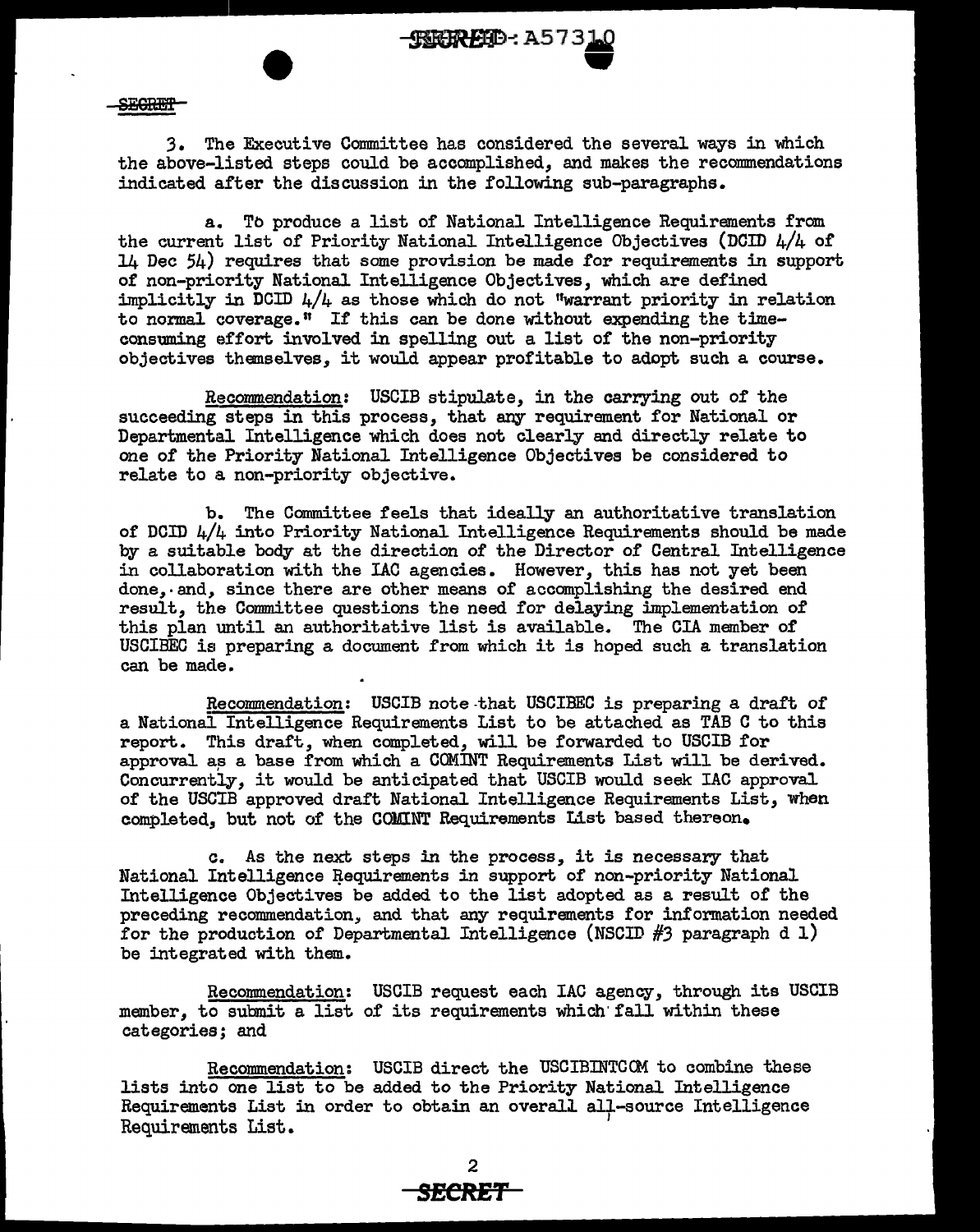d. In order to tailor this list to fit the potential capabilities of CCMINT as a source, a body competent to assess the potentialities of all sow~ces of information is needed. The individuals comprising this body must have in aggregate not only a thorough knowledge of the peculiarities of any particular source of information, but also a thorough knowledge of the degree to which each source may be expected to fulfill a given requirement. The Committee does not feel that it is necessary that this body be· empowered to assign collection tasks to other sources than COMINT, or even to recommend which specific  $Non-COMINT$  source $(s)$  be utilized in fulfillment of any requirement. Their task is primarily to compare COMINT versus all Non-COMINT, and determine those requirements for which COMINT is properly the primary, a complementary, a supplementary, or an inappropriate, source.

Recommendation: USCIB designate a committee of individuals having the specified competence, to review the all-source Intelligence Requirements List and {l) eliminate therefrom all requirements which CCMINT has not a potential capability to satisfy or for which CCMINT is not an appropriate information source;  $(2)$  eliminate therefrom all requirements which potentially are wholly within the capability of a Non-COMINT source to satisfy;  $(3)$  indicate those requirements for which CCMINT is not the primary information source, but rather is used to complement, supplement, or corrobcrate information from other sources; and for each the degree to which COMINT information is needed for this purpose.

e. The end product of' the operation discussed in the preceding subparagraphs will be a list of Intelligence Requirements properly assignable to CCMINT as a source of information. They will be grouped into four categories of intelligence importance, in accordance with the categories of priority of the objectives to which they relate. Those for which COMINT iu not the primary source of information will be identified, and for each of these the degree to which fulfillment is dependent upon COMINT-produced iuf'ormation will be indicated. In order to meet the specified criteria, those requirements for which CCMINT is not the primary information source should be evaluated and compared with the others, in order that each can be weighed in terms of the relative amount of COMINT effort which is warranted on it, and that it can be then assigned if necessary a new categorj. At this point it may be desirable, or even necessary, to establish sub-categories of CCMINT importance within one or more of the four categories of intelligence importance.

Recommendation: USCIB designate USCIBEC to carry out this operation.

r. The final list should be authoritatively reviewed and approved before delivery to the Director, USA, as basic guidance.

*3*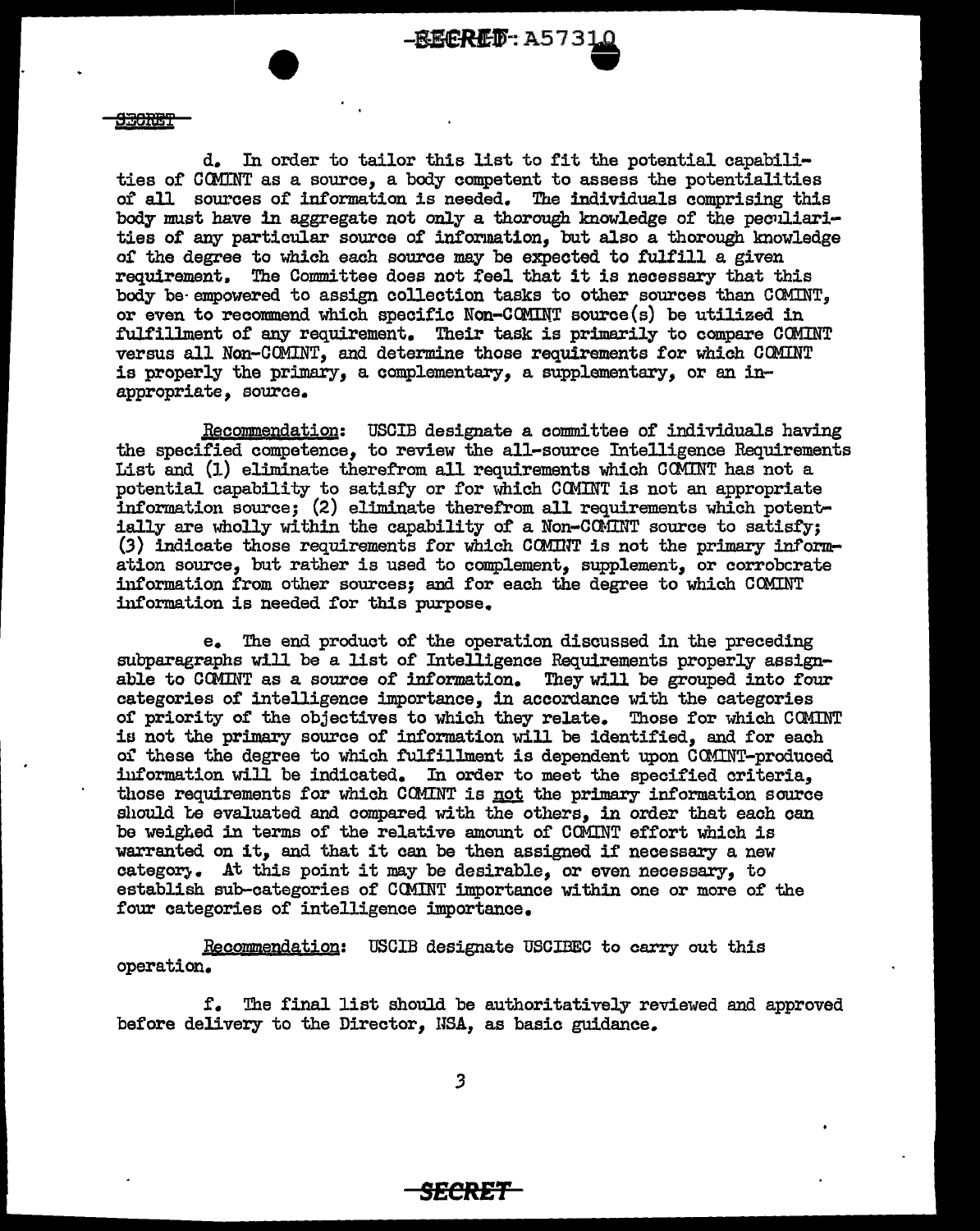## Si!l9RE'f

Recommendation: USCIB review, and approve the completed COMINT Requirements List.

4. Provision must be made for changes in the CCMINT Requirements List which are necessitated by changes in the fundamentals from which this basic guidance is derived, and which will probably not occur at the same time as the recommended periodic revision. Such changes will be of the .following types:

a. Changes in the IAC list of Priority National Intelligence Objectives, either in substance, such as addition of a new objective or deletion of an objective, or both; or in priority.

b. Similar changes in National Intelligence Requirements.

 $c.$  "Crash" requirements  $-$  usually of an interim or temporary nature, which do not result from or in changes in Priority National Intelligence Objectives or in National Int9lligence Requirements.

Recommendation: USCIB approve all changes in the COMINT Requirements List necessitated by revision of the Priority National Intelligence Objectives or of National Intelligence Requirements, of the nature described in sub-paragraphs (a) and (b) above.

Recommendation: Each USCIB member (or his alternate) be required to approve any "crash" requirement, of the nature described in sub-paragraph (c) above, which his agency imposes upon NSA, and concurrently submit this requirement to other USCIB members for approval. In stating such a requirement its priority in relation to the CCMINT Requirements List must be indicated, and, if possible, its probable duration.

4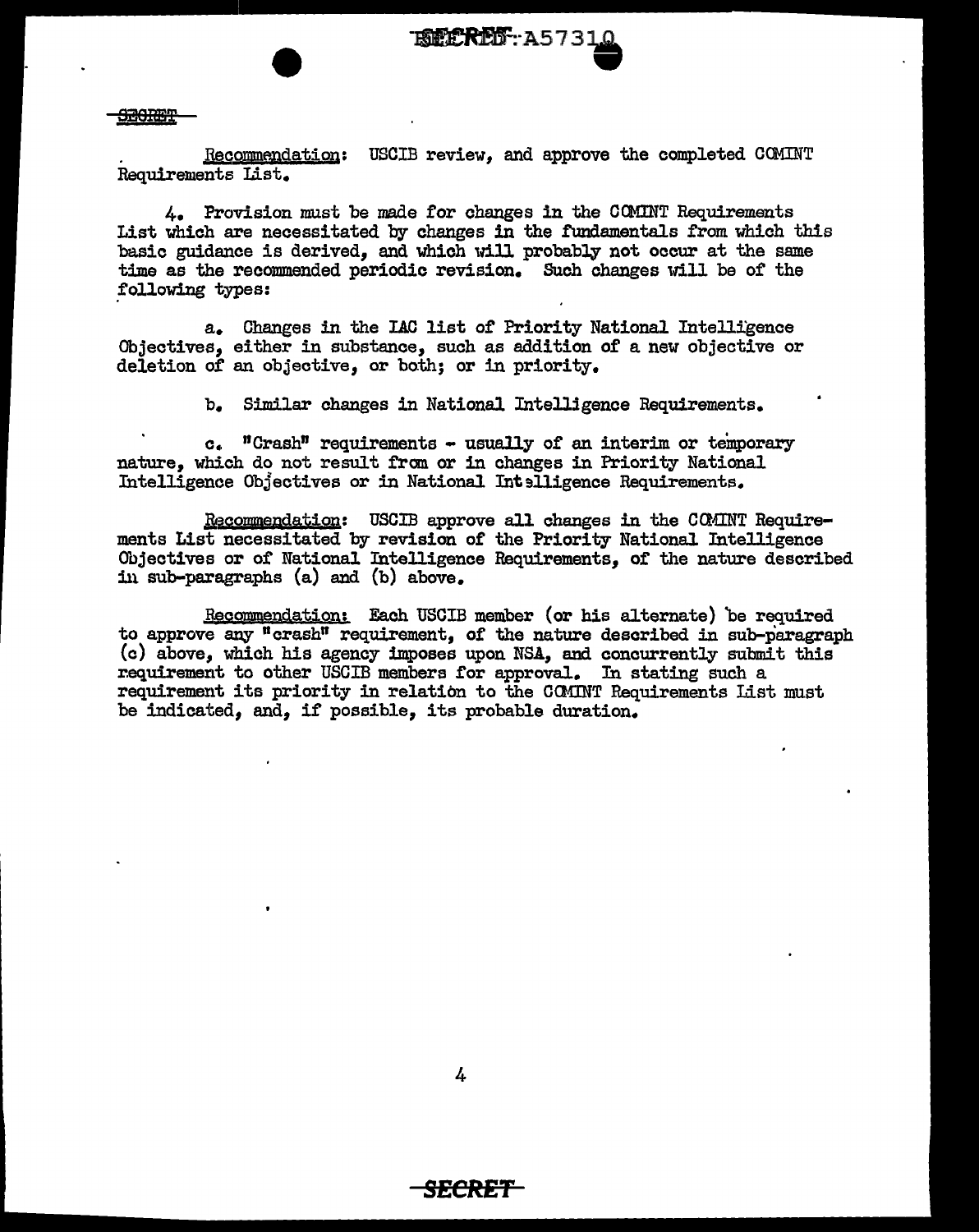### DRAFT

## TAB<sub>B</sub>

l. The Committee recognizes that basic guidance, in the form of' a COMINT Requirement List, whether it be that described in TAB A or any other which it is feasible to produce, will necessarily state requirements more broadly and in more general terms than are used in the conduct of CCMINT operations. The basic guidance must, and will, be of such a nature as will permit using it as a base upon which to prepare an Implementing Plan upon which Implementing Programs can be based. Some means must, however, be provided to supplement it.

2. The Executive Committee feels that the nature and scope of such supplemental guidance must be determined in light of the following factors:

a. Supplemental guidance must be consistent with the basic guidance provided by the GOMINT Requirements List.

b,. Supplemental guidance, in the main, will be in the form of supplemental or amplifying requirements which are originated by the USCIB intelligence agencies individually or collectively, or which are prepared at the request of the National Security Agency.

c. The mechanism designed to provide supplemental guidance must be responsive to the daily needs of the USCIB intelligence agency(s) and to the requests of the National Security Agency for advice, interpretation, and clarification.

d. Coordination of' supplemental requirements among the USCIB intelligerice agencies is essential in those cases where two or more agencies have a common interest in the information requested, and provision must be made to facilitate such coordination.

1:1. USCIB intelligence agencies should establish a joint intelligence agency facility (hereinafter called The Panel) empowered to act authoritatively on matters of supplemental guidance.

f. The National Security Agency should establish a centralized facility (hereinafter referred to as "The NSA Group"), empowered to determine authoritatively NSA<sup>1</sup> s action in response to the supplemental guidance furnished by, or requested from, the USCIB intelligence agencies.

g. Any extensive amplification of a Requirement(s) which necessitates reallocation of intercept or processing facilites must be approved by all USGIB intelligence agencies before NSA initiates implementing action.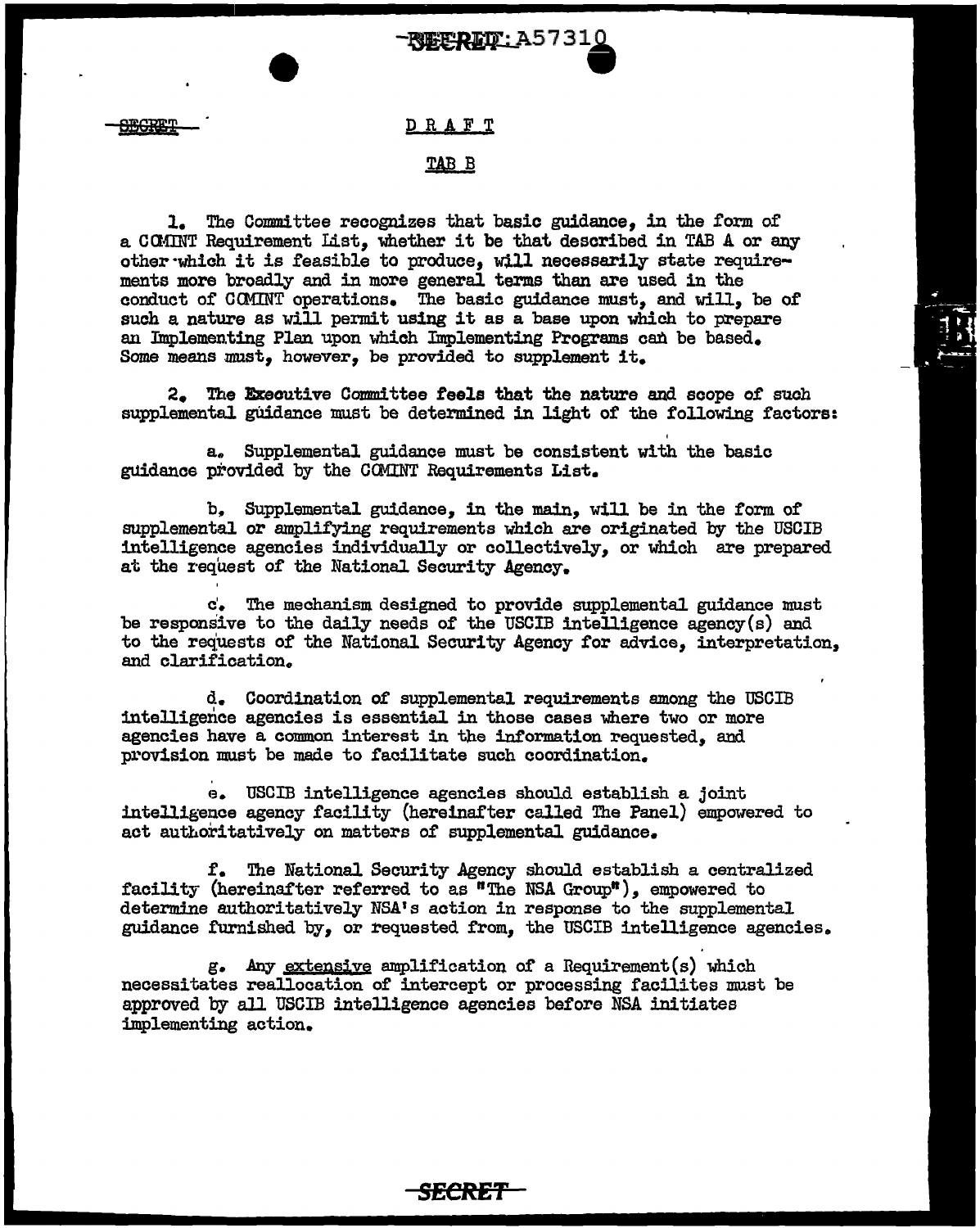**SECRET** 

### DRAFT

3. In light of the factors outlined above, it is the opinion of the Executive Committee that supplemental guidance can be provided most effectively by:

. a. Establishing a panel composed 0£ USCIB intelligence agency representatives, empowered to deal authoritatively with NSA on matters or supplemental guidance.

> (1) Requiring that each supplemental requirement be prepared in writing and directly related to a requirement(s) on the COMINT Requirements List.

S!iEIRiZ'li:n : AS 7 ao ..\_,

(2) Requiring that\_ the panel approve each supplemental requirement which, though in conformity with the COMINT Requirements List, is an extensive amplification of a requirement(s) on the CCMINT Requirements List, and authorizing the MSA Group routinely to bring such requirements to the attention of the panel for action.

b. Establishing a central facility composed of NSA representatives knowledgeable in terms of established consumer requirements and NSA capabilities, which can deal authoritatively with the panel on matters of supplemental guidance.

> (1) Establishing a central file at NSA of all supplemental requirements originated by the consumer agency(s) and accepted by the NSA Group.

c. Requiring that the panel meet with the NSA Group as frequently as necessary, and at least once each month, to solve, and to excliange information on, mutual problems, and to review the supplemental requirement file monthly to ensure that both consumer agencies and NSA agree 011 matters of supplemental guidance as reflected by the current file of supplemental requirements.

> (1) Empowering the NSA Group to remand to the panel any supplemental requirement which, in the opinion of NSA, requires coordination, or additional coordination, among the consumer agencies.

d. Ensuring that USCIB make decisions on all matters of supplemental guidance which are irreconcilable between the panel and the NSA Group.

2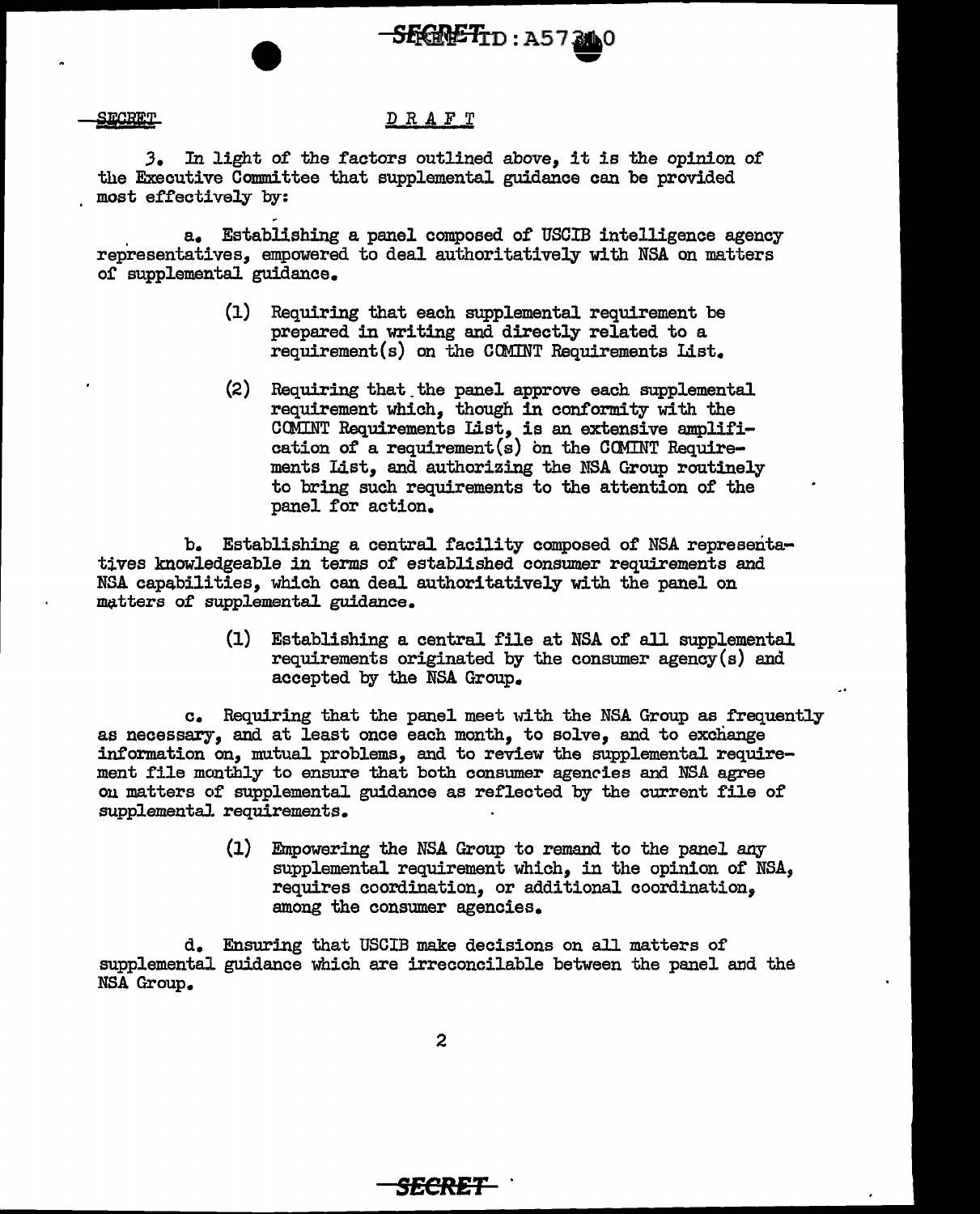$-$ *SERRET* ID : A5 )<br>상

<u>SECRET</u>

### aso DRAFT

ANNEXURE TO TAB B (Proposal by Department of Defense Member)

1. The Committee recognizes that basic guidance, in the form of a COMINT Requirement List, whether it be that described in TAB A or any other which it is feasible to produce, will necessarily state requirements more broadly and in more general terms than are used in the conduct of CCMINT operations. The basic guidance must, and will, be of such a nature as will permit using it as a base upon which to prepare an Implementing Plan involving the allocation to tasks of available COMINT production resources. Some means must, however, be provided to supplement it.

2. The Executive Committee feels that the nature and scope of such supplemental guidance must be determined in light of the following factors:

a. Supplemental guidance must be consistent with the basic guidance provided by the COMINT Requirements List.

b." The purpose of supplemental guidance shall be to affect the production of COMINT information within the approved allocation of resources.

c. Supplemental guidance, in the main, will be in the form of supplemental or amplifying requirements which are originated by the non-producer members of USCIB, individually or collectively, or which are prepared at the request of the National Security Agency.

d. The mechanism designed to provide supplemental guidance must be responsive to the needs of the USCIB agency(s) and to the requests of the National Security Agency for advice, interpretation, and clarification.

e. Coordination of supplemental requirements among the USCIB agencies is essential in those cases where two or more agencies have a common interest in the information requested, and provision must be made to facilitate such coordination.

f. USCIB should empower USCIBEC, or a standing group created by USCIBEC, to act authoritatively on matters of supplemental guidance.

g. Any amplification of a Requirement(s) which would require a reallocation of COMINT production facilities for its fulfillment must be approved by USCIB and forwarded to NSA as a change to the basic guidance.

h. In those cases where USCIBEC agrees unanimously to an amplification whose fulfillment would require a realiocation of COMINT production facilities and designates it as being of an emergency nature, it may be forwarded to NSA in advance of USCIB consideration, and NSA may act on it in advance of its inclusion in the basic guidance.



*SECRET*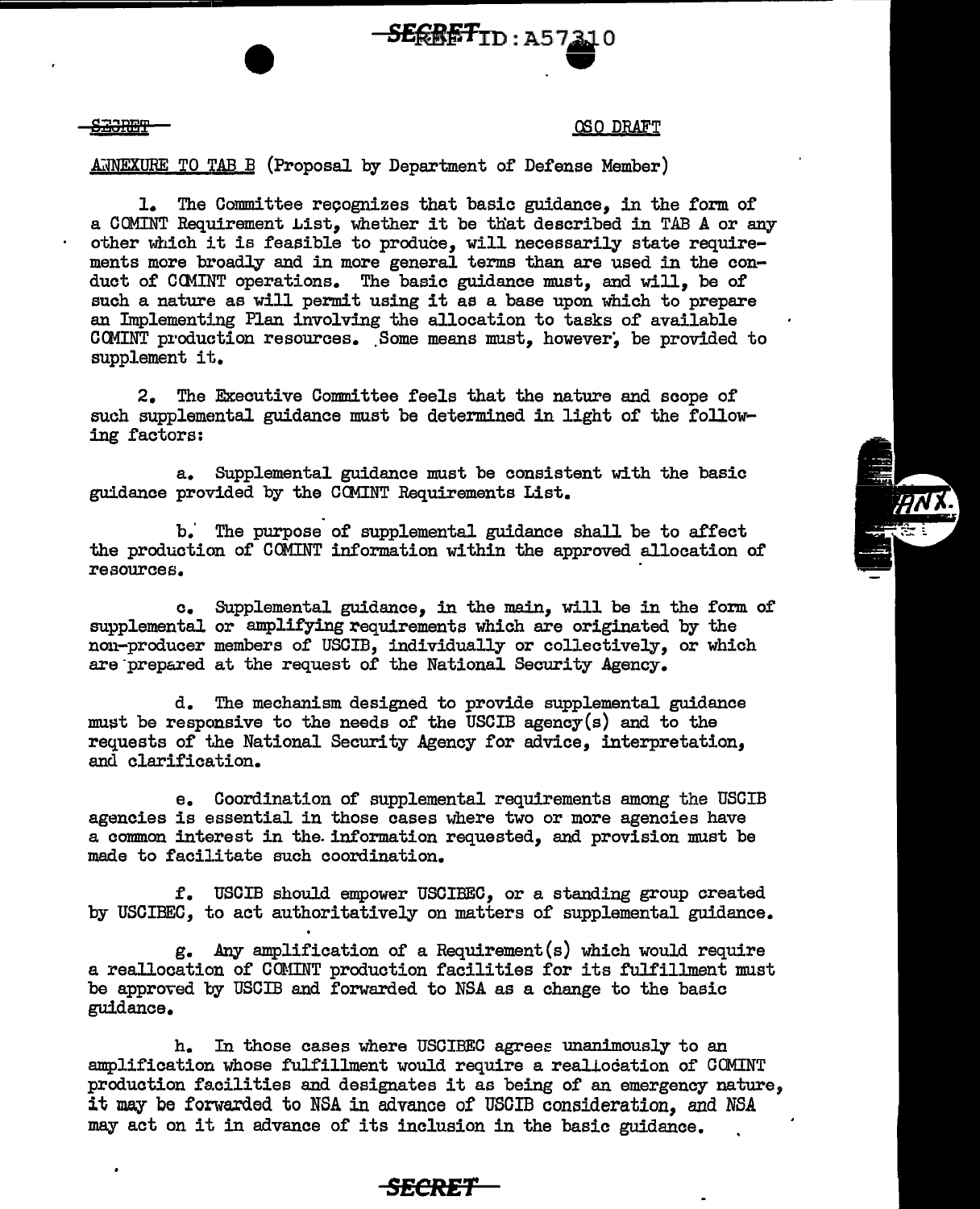**fEFRET: A57310** 

**HOHOT** 

i. Any NSA reallocation of COMINT production facilities reflecting a change to the approved Implementing Plan shall be reported to USCIB by NSA, whether the change results from a modification in the basic guidance or results from technical COMINT considerations. Changes in allocation not reflecting a change in the Implementing Plan need not be reported to USCIB by NSA, except in summary in its annual reyort. Any individual member may, of course, raise such changes for consideration in USCIB as it sees fit.

j. The Director, NSA, may carry out changes in the NSA Implementing Plan in advance of their consideration by USCIB when, in his opinion, time does not permit prior consideration by USCIB.

3. In the light of the factors outlined above, it is the opinion of the Executive Committee that supplemental guidance can be provided most effectively by:

a. Empowering USCIBEC to formulate authoritative supplemental guidance for NSA.

> (1) Requiring that each supplemental requirement be prepared in writing and directly related to a requirement(s) on the GCMINT Requirements List.

(2) Requiring that USCIDEC approve each supplemental requirement which, though in conformity with the COMINT Requirements List, would adversely affect production by NSA of some exisitng or planned line of COMINT end-product, and requiring NSA routinely to bring such requirements to the attention of USCIBEC for action.

1>. Requiring that USCIBEG meet as frequently as necessary, and at least once each month, to solve, and to exchange information on, mutual problems, and to review the supplemental requirement file monthly to ensure agreement on matters of supplemental guidance as reflected by the NSA current file of supplemental requirements.

> (1) Requiring NSA to remand to USCIBEC any supplemental requirement which, in the opinion of NSA, requires coordination, or additional coordination, among the USCIB agencies.

c. Ensuring that USCIB makes decisions on all changes to basic guidance and all matters of supplemental guidance which cannot be unanimously agreed in USCIBEC.

4. The Committee is of the opinion that it would be improper to specify the mechanics or mechanism by which the Director, NSA, implements the 'basic and supplemental guidance which he receives from USCIB. It considers, however. that a description of such mechanics should be requested from the Director, NSA, to be based on the assumption that useful GCMINT guidance will ne formulated and provided to NSA as described in TAB A.